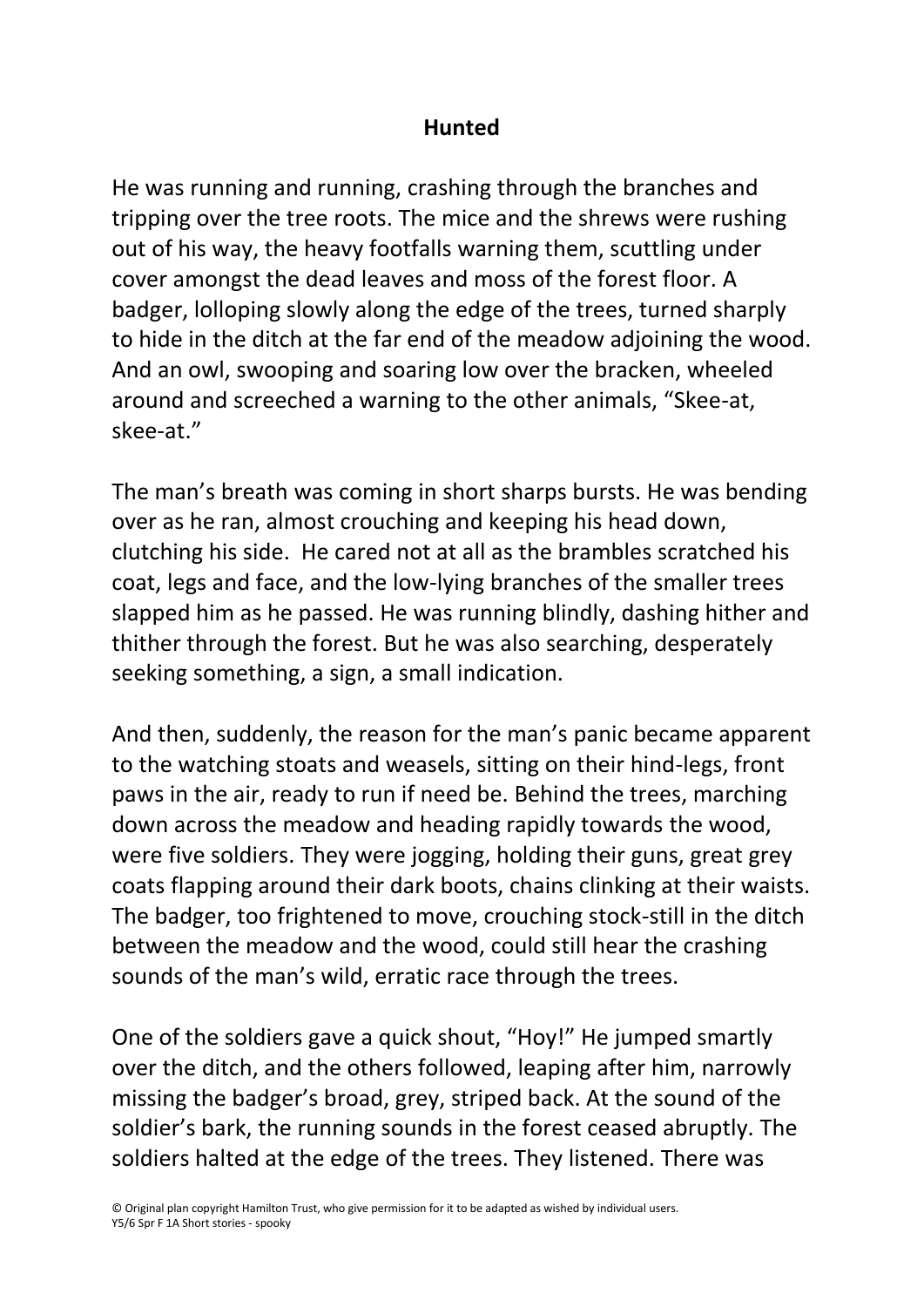silence. A soft scurrying sound told the stoats and weasels that the badger had gone to earth. An owl passed screeching overhead. The branches of the trees creaked gently, and the leaves whispered amongst themselves, as they painted the night sky an ever darker velvet blue. The moon had long since set, and a few stars were twinkling overhead. It was the hour before dawn, the dead time of the night, when only the hunted and the hunter are awake.

The man stood, poised for flight, beside a large oak tree. He tried to control his gasping breaths, holding his mouth open and drawing in the air in great silent gulps. His heart was pounding so loudly he thought it affected the entire forest, creating a deep thumping beat, which seemed to vibrate through the trees. As he stood, frozen in time and space, it seemed to him that all the animals were similarly petrified. Nothing moved. Not even a mouse stirred on the leafstrewn floor. A fox stood at the edge of the clearing, a dead rabbit at its feet, and a deer paused, head lowered, eyes wide, as it listened for danger.

Suddenly the soldiers moved. "This way!" the captain called, and he pushed the bracken aside and started running in great bounding steps towards the centre of the wood. At the same moment, the man saw it. There it was. The sign for which he had been searching. He ran forward, past the petrified deer, and to the side of the clearing. There was a glint of metal, a gleam of gold beneath the leaves. The hunted man scrambled and pulled. A trap door sprang open and, in the nick of time, he slithered inside and pulled it shut behind him. There was a soft click, and the leaves stirred.

The soldiers came crashing into the clearing. Just as they skidded to a halt, right beside the oak tree where the hunted man had stood not a minute earlier, the deer shifted. Quietly, and with slow steps, it turned and moved, coming to stand right over the trap door, and completely covering the flat golden handle once more with leaves and earth. The deer stood there. The soldiers stared at it. They